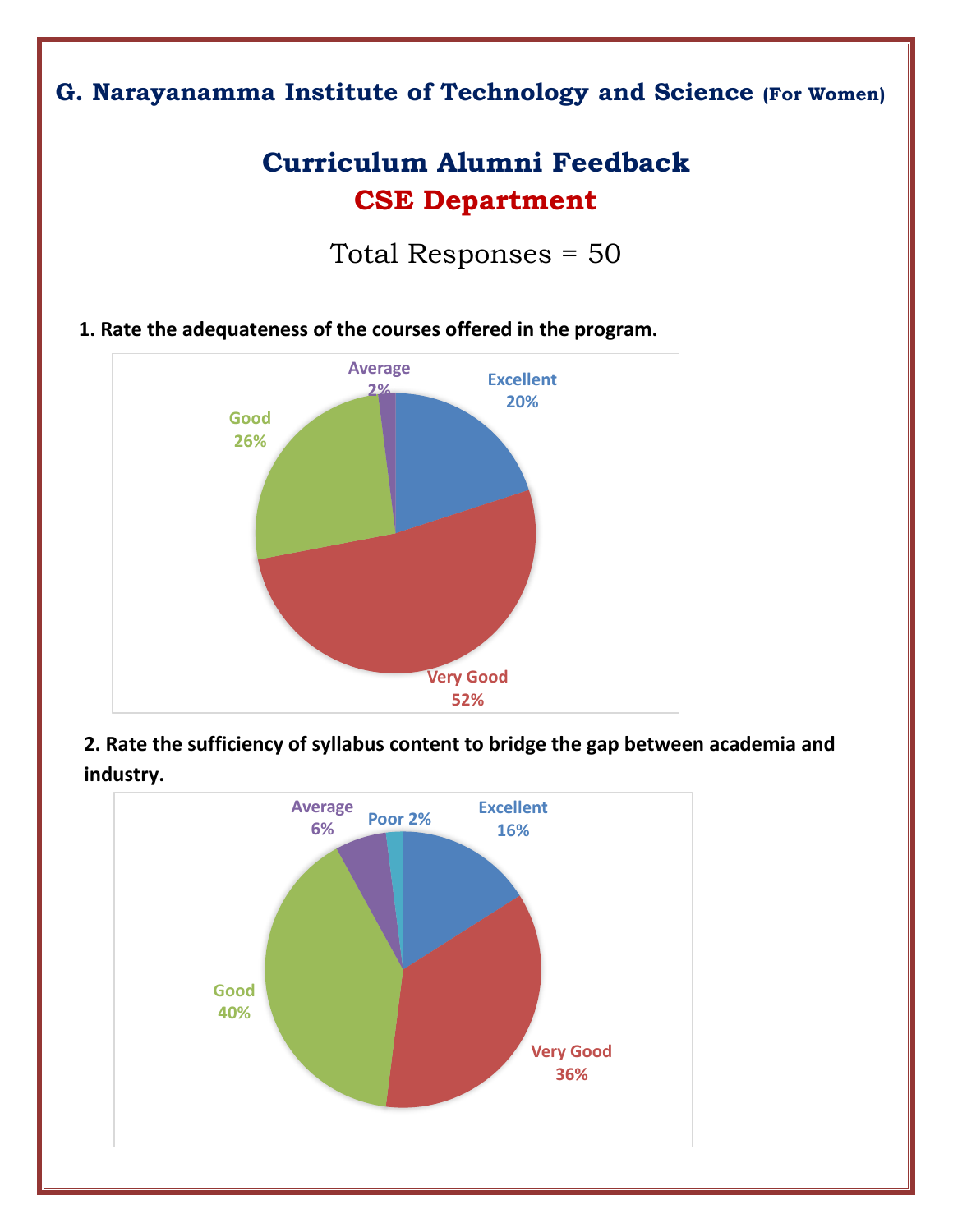

**3. Rate the curriculum in relation to your current professional standards.**

**4. Rate the skills acquired from the curriculum to face the industry challenges/requirements.**

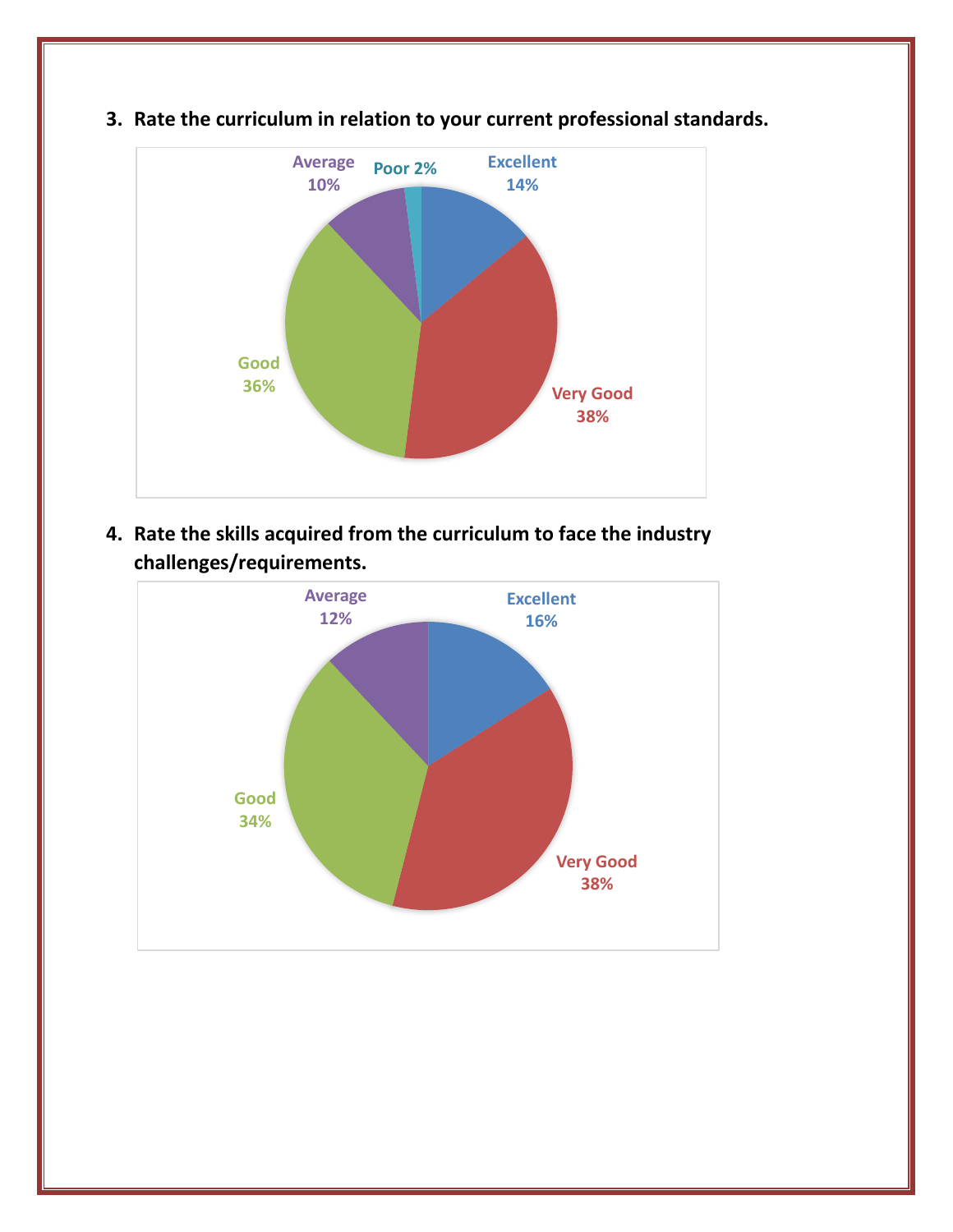

**5. Rate the institute's laboratory and equipment adequateness for practical exposure.**



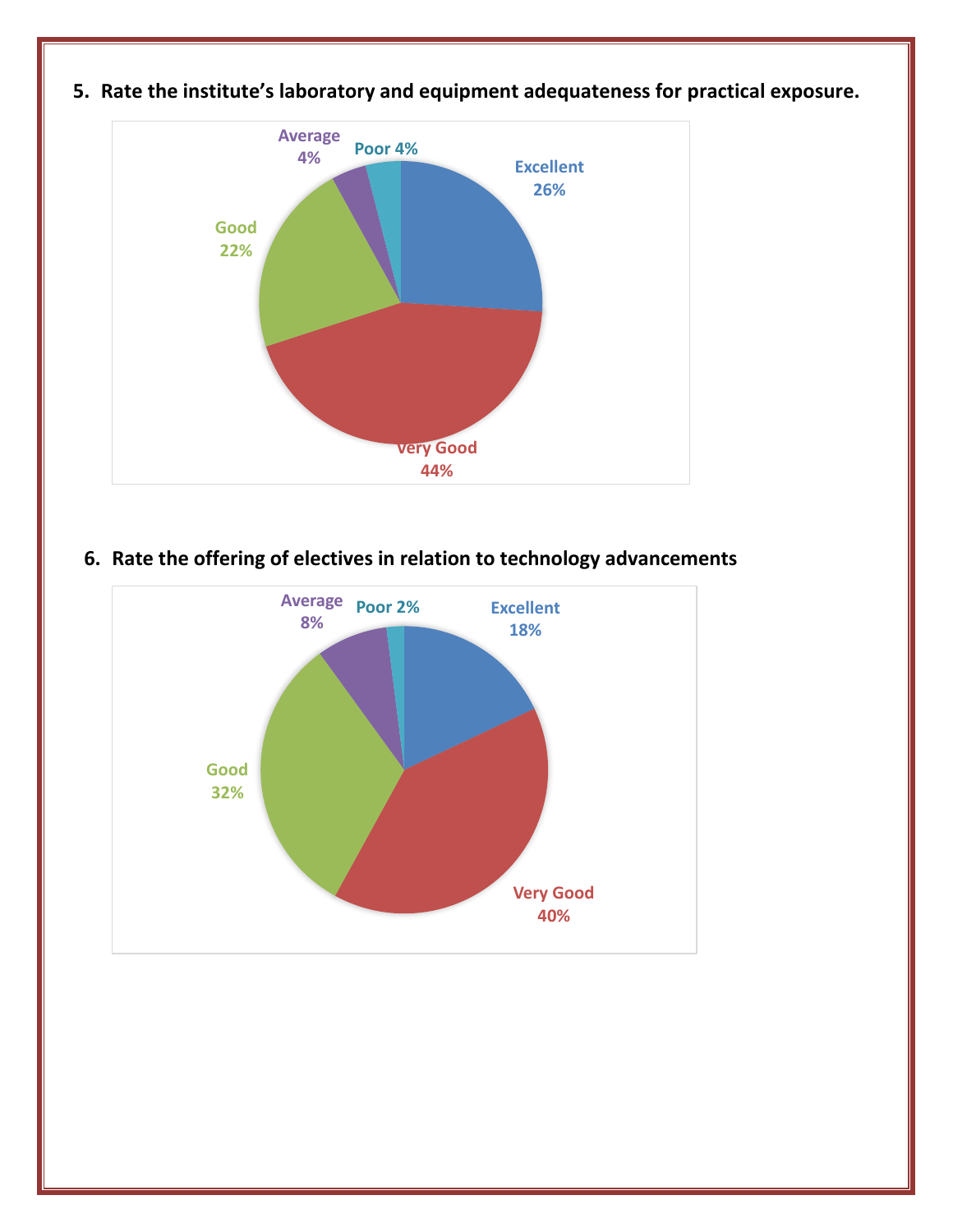

**7. Rate the design of the courses in terms of extra learning or self-learning.**

**8. Rate the training and placement cell in getting ample placement opportunities.**